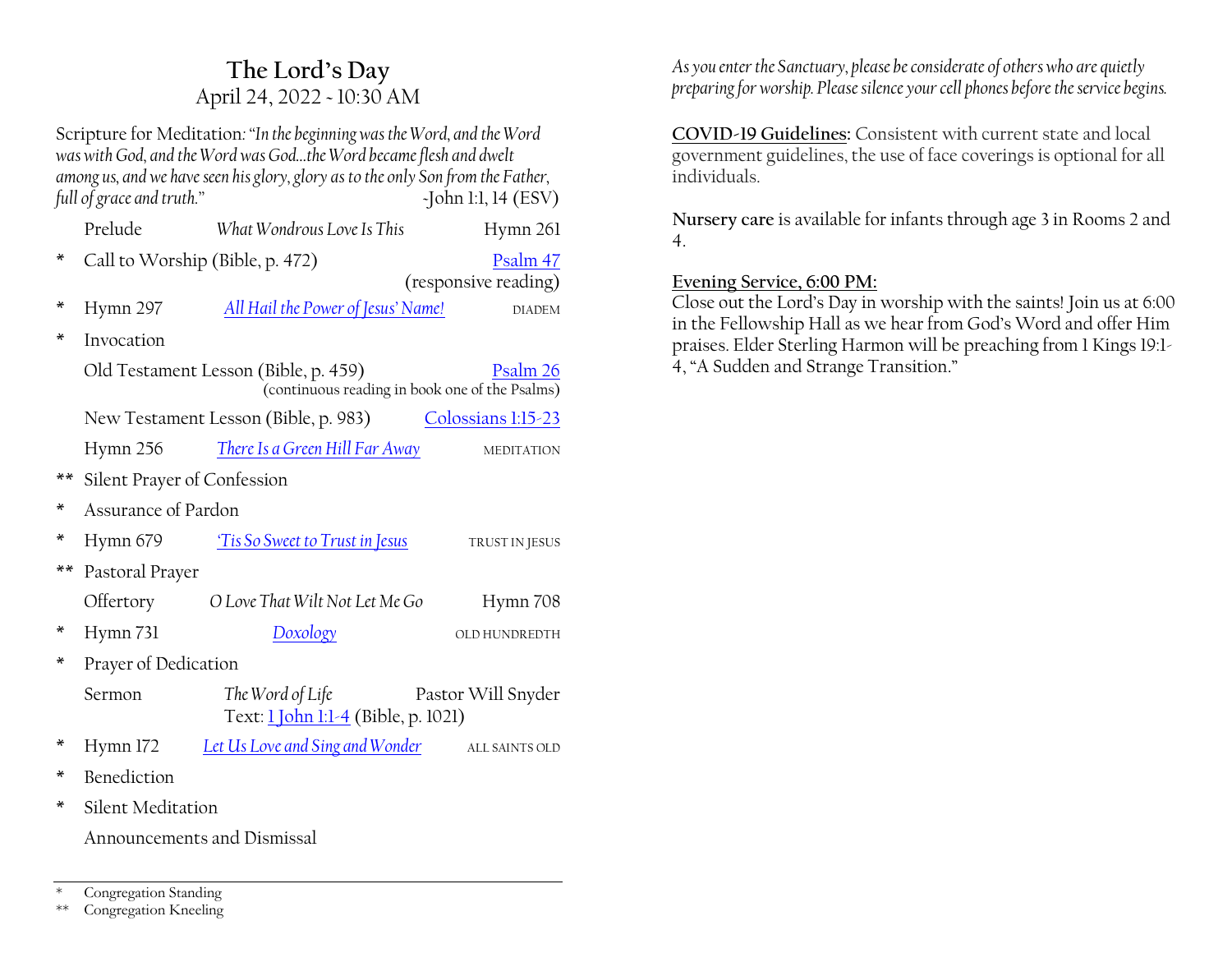#### **SERVING IN WORSHIP TODAY**

#### **April 24, 2021**

**Worship Leader:** Elder Scott Warren **Greeters: Deacon in Charge:** Scott Bolliger **Ushers: Audio:** Benjamin Bassett **Nursery:** *9:30: 10:30 (Worship):* Toni Kirk, Danielle Bolliger **Toddler Time: Coffee Clean-up:**

**Evening Audio:**

#### **May 1, 2021**

**Worship Leader:** Elder Brian Wilson **Greeters: Deacon in Charge:** Peter Benedict **Ushers:** David Embree **Audio: Nursery:** *9:30: 10:30 (Worship):* Maddie Edwards, Reagan Hilinski **Toddler Time:**

**Coffee Clean-up:**

**Evening Audio:**

## **This Week at Church**

| Wednesday 1:00 PM |                   | <b>Bible Study</b>                |
|-------------------|-------------------|-----------------------------------|
|                   | $6:00 \text{ PM}$ | Midweek Recharge                  |
| Thursday          | 10:30 AM          | Children's Music & Movement Class |
| Saturday          | 7:00 AM           | Men's Covenant Group              |

# **ANNOUNCEMENTS**

# **COMING EVENTS**

#### **COLLECTION FOR COVENTRY FOOD BANK**

As a church family, we have another opportunity to share the love of Christ with those in need right here in Coventry. The food bank run by Coventry Human Services is currently in need of these staple items: canned tuna, pasta sauce, jelly/jam, ramen, mac & cheese, rice, kids' snacks, and canned fruit. Please make sure that all food items are in good condition and within expiration dates. Food will be collected through 5/4 and can be placed in the designated box at the back of the fellowship hall. Please consider giving as you feel led and let us pray continually that God would use PCC as a body to bring the Hope of the Gospel to many in our surrounding community.

#### **ALL-CHURCH WORKDAY**

The Spring All-Church Workday is scheduled for **Saturday, April 30th**, beginning with donuts and coffee at **9:00 AM**. We are hoping to accomplish various indoor and outdoor tasks and we have jobs for people of all ages and abilities. Please see the sign-up sheet on the back table in the Fellowship Hall and consider how you may help us maintain the lovely building and grounds God has given us. (There is a rain date of Saturday, May  $7<sup>th</sup>$  for outdoor tasks  $-$  indoor tasks can be done rain or shine!).

#### **:20(1·6(9(1,1\*%,%/(STUDY**

Join us every other Monday evening at **7:00 PM** via Zoom (**Meeting ID**: 846 6283 3643 **Passcode**: 366889)! Our next meeting is on **May 2nd** and will be resuming our study through the book of Jonah. Please do not be concerned that you are jumping into the middle of the study. We are more than happy to have you come. If you have any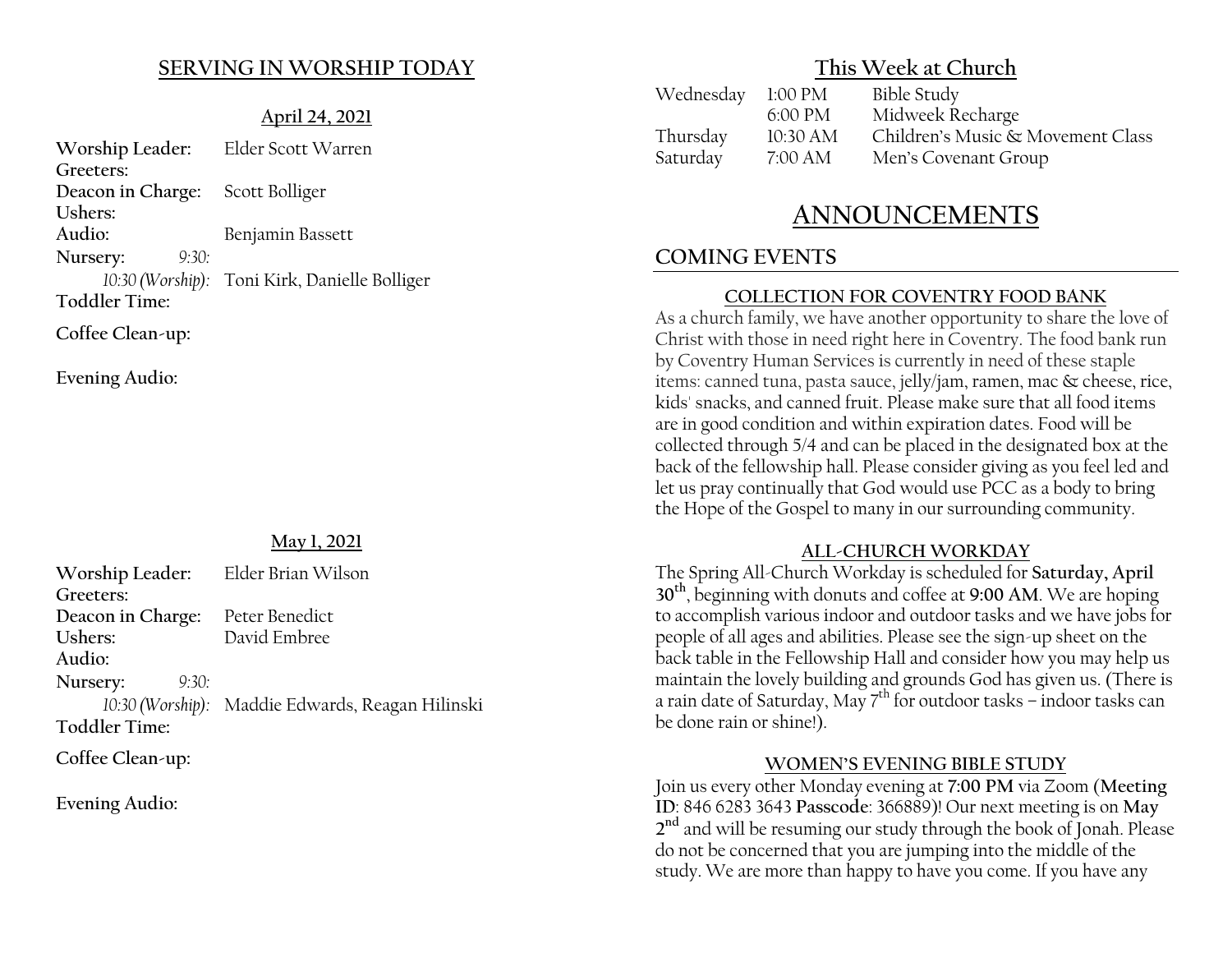questions, email Hannah Sung at hannahmoon93@gmail.com or call/text her at 862-334-3839.

#### **FIRST EVER PCC COMPASSION COOK-A-PALOOZA!**

Ladies and young ladies! Please be sure to mark your calendar for the First Ever PCC Compassion Cook-a-Palooza coming up on **Saturday, May 14th from 10 AM - noon**. We'll be working together to come up with 12 crock pot ready freezer meals to bless individuals and families within the church during illness, hospitalizations, etc.

Please see the sign-up sheet on the Women's Ministry bulletin board (next to the Narthex) to sign up to participate and/or contribute the ingredients we'll need for making the meals. Look for more details in the May newsletter. Questions? Call or email Nancy Franson: 860.933.9776, nofranson@gmail.com.

(I won't be here this Sunday but will type up a sign-up sheet and have someone from my discipleship group post it. And maybe make an announcement. We'll see. Lot's going on down here in the 412!)

# **CHURCH FAMILY NEWS**

## **WEDNESDAY BIBLE STUDY**

A Wednesday afternoon Bible study takes place at 1:00 PM at the church. If you are interested in joining, please contact Pastor Will at the church office: (860) 742-7222.

#### **MID-WEEK RECHARGE**

We believe it is important to provide a mid-week avenue for all believers to come together to grow in friendship and to seek the Lord in prayer. Additionally, there have been some in the church that expressed a desire for more opportunities to fellowship with one another and we desire to help cultivate that.

#### **Schedule**

This ministry will take place twice a month on the **2nd and 4th Wednesdays of the month from 6:00-8:00 PM**. From 6:00-7:00 PM food will be provided and individuals and families may come at any time during that hour to eat and spend time together. Beginning at 7:00 PM the focus will shift to a time of prayer, facilitated by an

Elder, Pastor, or other servant-leader in the church. This is an opportunity for prayer, fellowship, and to invite others outside of PCC to come and enjoy a meal and spend time together. The next Mid-Week Recharge will be **April 27th.**

## **Kids Bible Club**

Along with food, fellowship, and prayer, a kids bible club led by Mark Popovitch will also be available for children grades  $k-5<sup>th</sup>$ . Kids club will begin at **7:00 PM** and is a ministry that provides opportunity for young people to grow in friendship with other children, receive instruction and lessons from God's Word, and enjoy singing praise to the Lord.

If you have any questions regarding this ministry, please contact Pastor Will or Mark Popovitch (860.742.7222).

#### **FLOWER CALENDAR**

Flowers in worship serve in reminding us of God's glory reflected in creation, His loving care for us and our own mortality. If you would like to bless our worship/honor a loved one by providing flowers, please use the flower calendar found on the Women's Ministry board in the Fellowship Hall. Flowers can be from your garden or purchased.